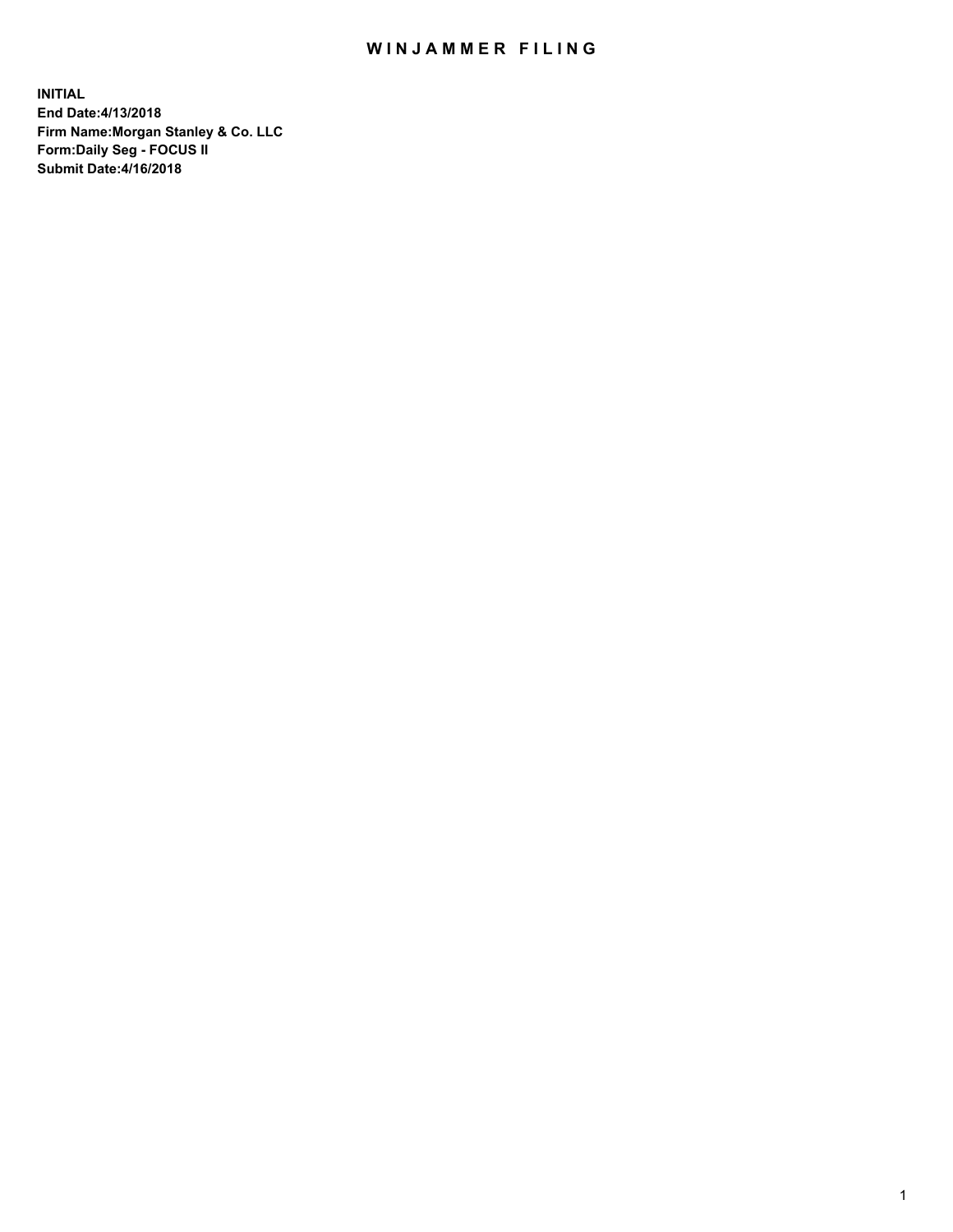## **INITIAL End Date:4/13/2018 Firm Name:Morgan Stanley & Co. LLC Form:Daily Seg - FOCUS II Submit Date:4/16/2018 Daily Segregation - Cover Page**

| Name of Company<br><b>Contact Name</b><br><b>Contact Phone Number</b><br><b>Contact Email Address</b>                                                                                                                                                                                                                          | Morgan Stanley & Co. LLC<br>Ikram Shah<br>212-276-0963<br>lkram.shah@morganstanley.com |
|--------------------------------------------------------------------------------------------------------------------------------------------------------------------------------------------------------------------------------------------------------------------------------------------------------------------------------|----------------------------------------------------------------------------------------|
| FCM's Customer Segregated Funds Residual Interest Target (choose one):<br>a. Minimum dollar amount: ; or<br>b. Minimum percentage of customer segregated funds required:%; or<br>c. Dollar amount range between: and; or<br>d. Percentage range of customer segregated funds required between:% and%.                          | 331,000,000<br><u>0</u><br>0 <sub>0</sub><br>00                                        |
| FCM's Customer Secured Amount Funds Residual Interest Target (choose one):<br>a. Minimum dollar amount: ; or<br>b. Minimum percentage of customer secured funds required:%; or<br>c. Dollar amount range between: and; or<br>d. Percentage range of customer secured funds required between:% and%.                            | 140,000,000<br>0 <sub>0</sub><br>0 <sub>0</sub>                                        |
| FCM's Cleared Swaps Customer Collateral Residual Interest Target (choose one):<br>a. Minimum dollar amount: ; or<br>b. Minimum percentage of cleared swaps customer collateral required:% ; or<br>c. Dollar amount range between: and; or<br>d. Percentage range of cleared swaps customer collateral required between:% and%. | 92,000,000<br>0 <sub>0</sub><br><u>00</u>                                              |

Attach supporting documents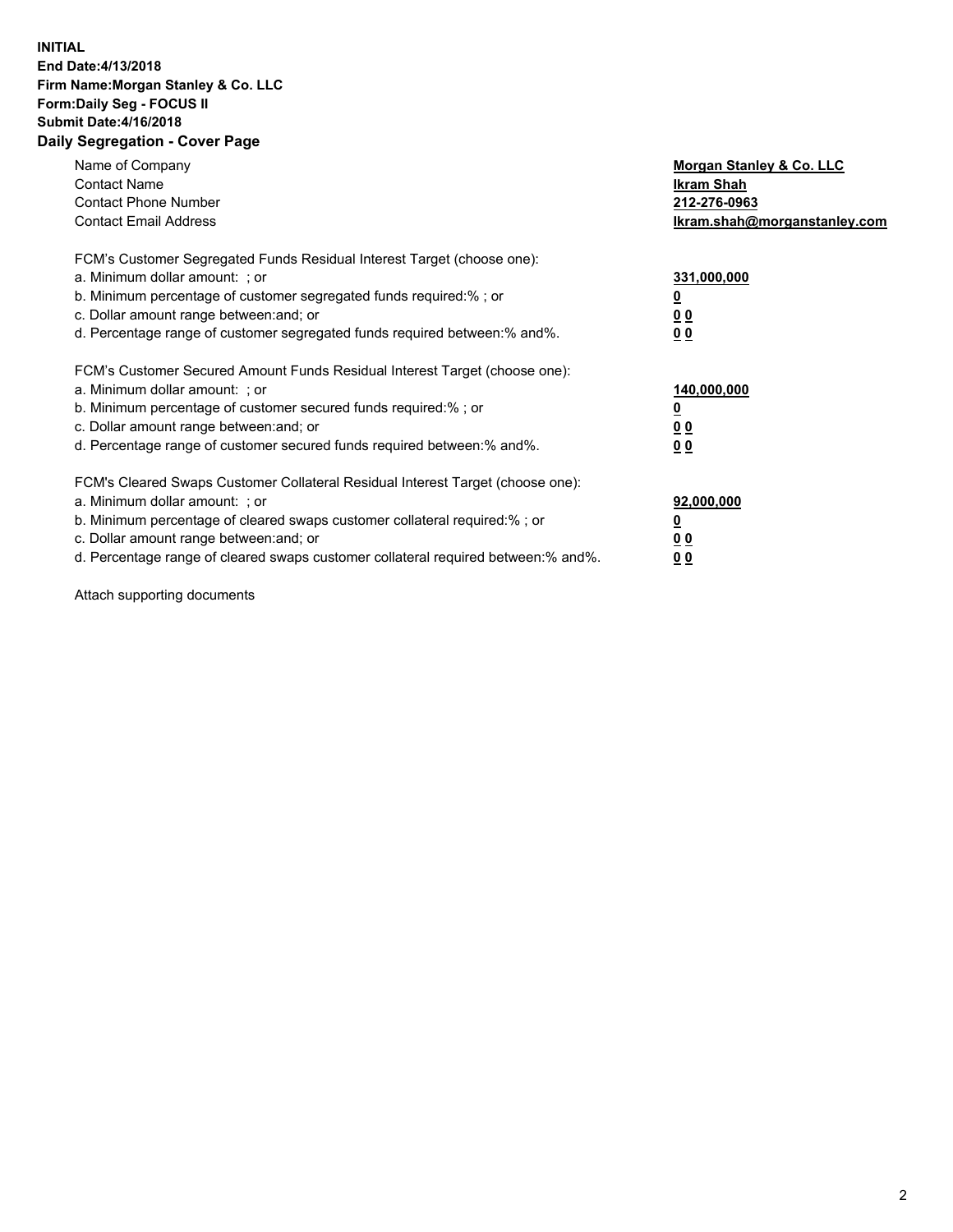## **INITIAL End Date:4/13/2018 Firm Name:Morgan Stanley & Co. LLC Form:Daily Seg - FOCUS II Submit Date:4/16/2018 Daily Segregation - Secured Amounts**

Foreign Futures and Foreign Options Secured Amounts Amount required to be set aside pursuant to law, rule or regulation of a foreign government or a rule of a self-regulatory organization authorized thereunder 1. Net ledger balance - Foreign Futures and Foreign Option Trading - All Customers A. Cash **3,337,294,981** [7315] B. Securities (at market) **2,091,303,817** [7317] 2. Net unrealized profit (loss) in open futures contracts traded on a foreign board of trade **214,766,922** [7325] 3. Exchange traded options a. Market value of open option contracts purchased on a foreign board of trade **31,626,686** [7335] b. Market value of open contracts granted (sold) on a foreign board of trade **-25,726,880** [7337] 4. Net equity (deficit) (add lines 1. 2. and 3.) **5,649,265,526** [7345] 5. Account liquidating to a deficit and account with a debit balances - gross amount **17,928,290** [7351] Less: amount offset by customer owned securities **-17,625,990** [7352] **302,300** [7354] 6. Amount required to be set aside as the secured amount - Net Liquidating Equity Method (add lines 4 and 5) 7. Greater of amount required to be set aside pursuant to foreign jurisdiction (above) or line 6. FUNDS DEPOSITED IN SEPARATE REGULATION 30.7 ACCOUNTS 1. Cash in banks A. Banks located in the United States **253,417,848** [7500] B. Other banks qualified under Regulation 30.7 **1,006,346,699** [7520] **1,259,764,547** 2. Securities A. In safekeeping with banks located in the United States **234,929,496** [7540] B. In safekeeping with other banks qualified under Regulation 30.7 **0** [7560] **234,929,496** [7570] 3. Equities with registered futures commission merchants A. Cash **5,399,980** [7580] B. Securities **0** [7590] C. Unrealized gain (loss) on open futures contracts **194,090** [7600] D. Value of long option contracts **0** [7610] E. Value of short option contracts **0** [7615] **5,594,070** [7620] 4. Amounts held by clearing organizations of foreign boards of trade A. Cash **0** [7640] B. Securities **0** [7650] C. Amount due to (from) clearing organization - daily variation **0** [7660] D. Value of long option contracts **0** [7670] E. Value of short option contracts **0** [7675] **0** [7680] 5. Amounts held by members of foreign boards of trade A. Cash **2,265,627,239** [7700] B. Securities **1,856,374,321** [7710] C. Unrealized gain (loss) on open futures contracts **214,572,833** [7720] D. Value of long option contracts **31,626,686** [7730] E. Value of short option contracts **-25,726,880** [7735] **4,342,474,199** 6. Amounts with other depositories designated by a foreign board of trade **0** [7760] 7. Segregated funds on hand **0** [7765] 8. Total funds in separate section 30.7 accounts **5,842,762,312** [7770] 9. Excess (deficiency) Set Aside for Secured Amount (subtract line 7 Secured Statement Page 1 from Line 8) 10. Management Target Amount for Excess funds in separate section 30.7 accounts **140,000,000** [7780]

11. Excess (deficiency) funds in separate 30.7 accounts over (under) Management Target **53,194,486** [7785]

**0** [7305]

**5,649,567,826** [7355]

## **5,649,567,826** [7360]

[7530]

[7740] **193,194,486** [7380]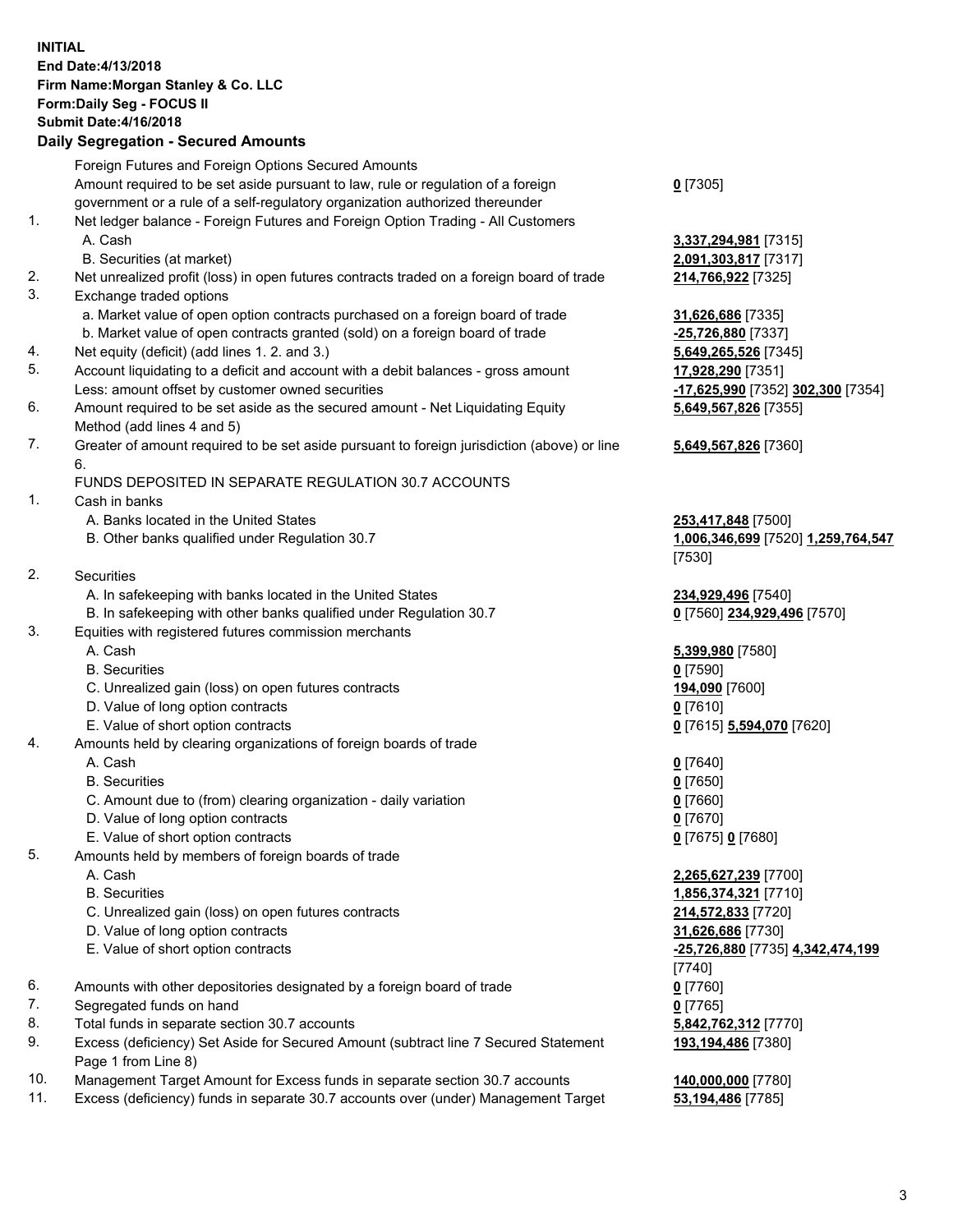**INITIAL End Date:4/13/2018 Firm Name:Morgan Stanley & Co. LLC Form:Daily Seg - FOCUS II Submit Date:4/16/2018 Daily Segregation - Segregation Statement** SEGREGATION REQUIREMENTS(Section 4d(2) of the CEAct) 1. Net ledger balance A. Cash **10,134,223,727** [7010] B. Securities (at market) **5,147,218,068** [7020] 2. Net unrealized profit (loss) in open futures contracts traded on a contract market **270,442,794** [7030] 3. Exchange traded options A. Add market value of open option contracts purchased on a contract market **428,759,343** [7032] B. Deduct market value of open option contracts granted (sold) on a contract market **-664,714,585** [7033] 4. Net equity (deficit) (add lines 1, 2 and 3) **15,315,929,347** [7040] 5. Accounts liquidating to a deficit and accounts with debit balances - gross amount **247,368,300** [7045] Less: amount offset by customer securities **-221,377,656** [7047] **25,990,644** [7050] 6. Amount required to be segregated (add lines 4 and 5) **15,341,919,991** [7060] FUNDS IN SEGREGATED ACCOUNTS 7. Deposited in segregated funds bank accounts A. Cash **4,312,718,303** [7070] B. Securities representing investments of customers' funds (at market) **0** [7080] C. Securities held for particular customers or option customers in lieu of cash (at market) **1,110,920,378** [7090] 8. Margins on deposit with derivatives clearing organizations of contract markets A. Cash **6,662,476,857** [7100] B. Securities representing investments of customers' funds (at market) **0** [7110] C. Securities held for particular customers or option customers in lieu of cash (at market) **4,036,297,690** [7120] 9. Net settlement from (to) derivatives clearing organizations of contract markets **-165,933,956** [7130] 10. Exchange traded options A. Value of open long option contracts **428,759,343** [7132] B. Value of open short option contracts **-664,714,585** [7133] 11. Net equities with other FCMs A. Net liquidating equity **3,616,467** [7140] B. Securities representing investments of customers' funds (at market) **0** [7160] C. Securities held for particular customers or option customers in lieu of cash (at market) **0** [7170] 12. Segregated funds on hand **0** [7150] 13. Total amount in segregation (add lines 7 through 12) **15,724,140,497** [7180] 14. Excess (deficiency) funds in segregation (subtract line 6 from line 13) **382,220,506** [7190] 15. Management Target Amount for Excess funds in segregation **331,000,000** [7194]

16. Excess (deficiency) funds in segregation over (under) Management Target Amount Excess

**51,220,506** [7198]